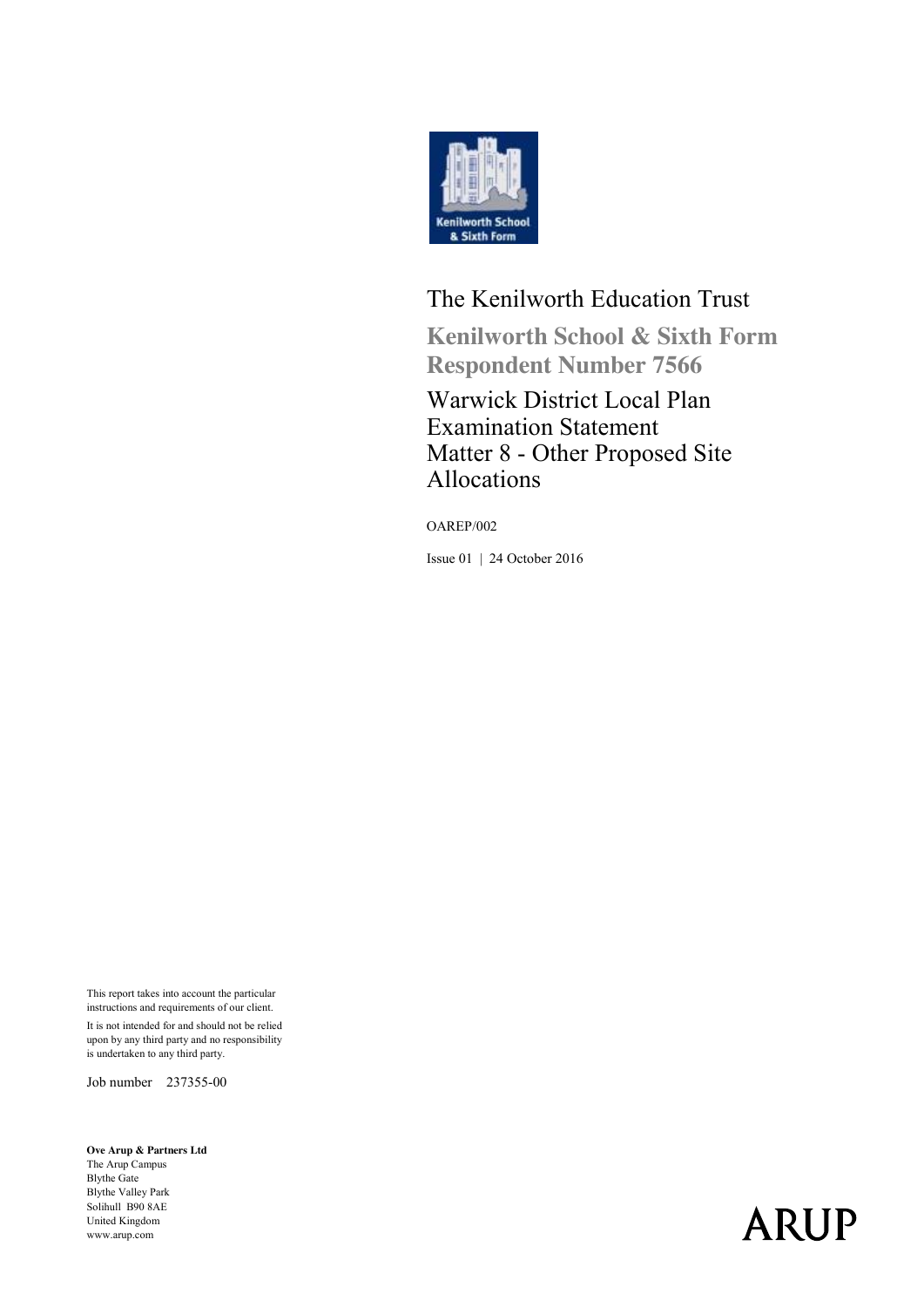#### **Contents**

|                                            | Page |
|--------------------------------------------|------|
| Matter 8 – Other Proposed Site Allocations |      |
| Introduction                               |      |
| Existing Kenilworth School Sites           |      |
| Question 1                                 | 2    |
| Question 2                                 | 4    |
| Question 3                                 | 4    |
| Question 4                                 | 5    |
| Question 5                                 | 5    |
| Question 6                                 | 6    |
| Question 7                                 |      |
| Question 8                                 |      |
| Question 9                                 |      |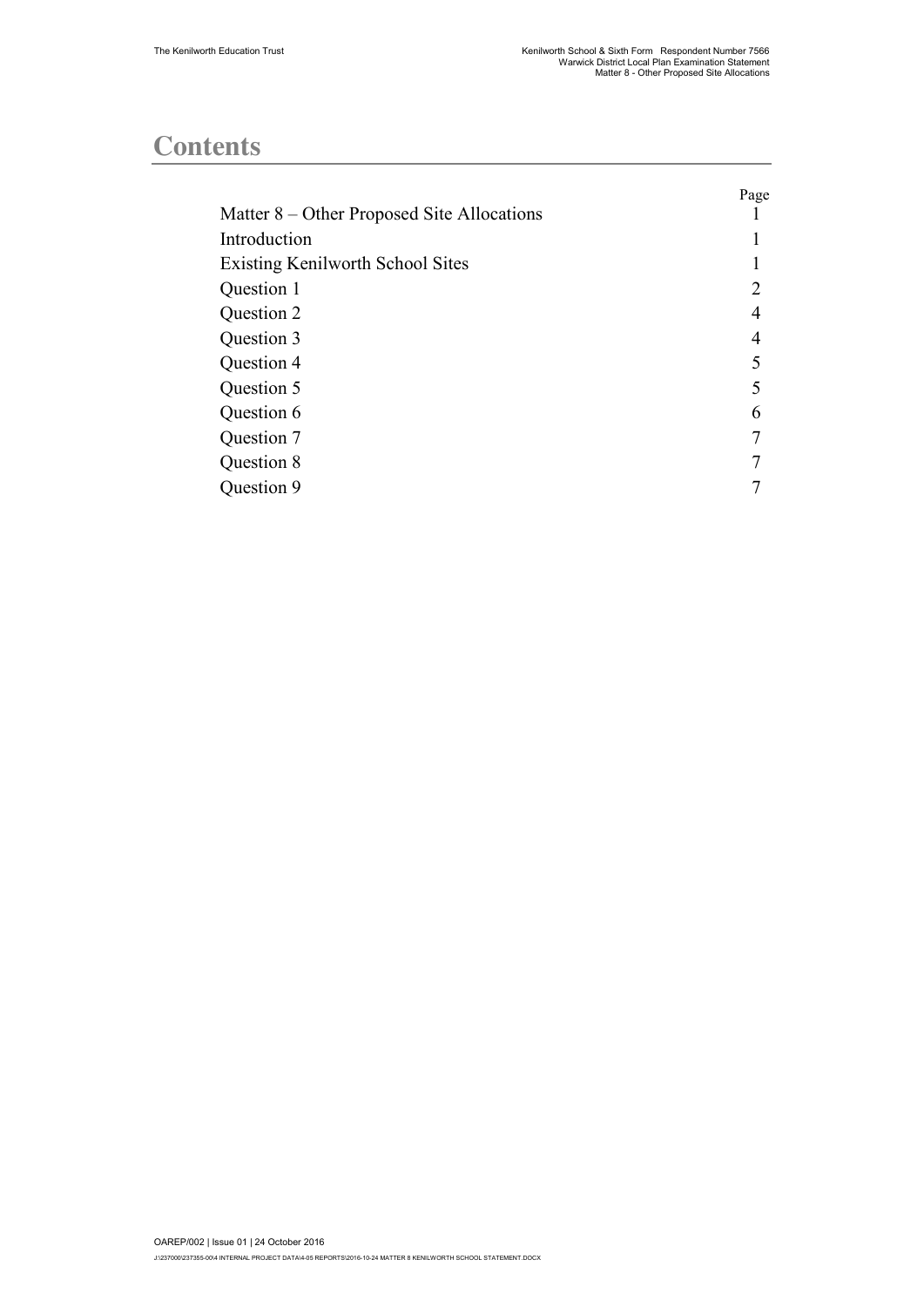### **Matter 8 – Other Proposed Site Allocations**

This statement has been prepared on the behalf of The Kenilworth Education Trust which is responsible for Kenilworth School and Sixth Form in response to the issue identified under Matter 8 and in relation to:

- x *Policy DS12 – Land for education*
- x *ED2 – Southcrest Farm, Kenilworth*
- x *Issue: Whether the proposed site allocations for education, a country park, a community hub and outdoor sport are justified, effective and consistent with national policy.*

#### **Introduction**

The Kenilworth School and Sixth Form was historically formed through the merger of three schools and a charitable Trust (The Kenilworth Education Trust) was formed in January 2009.

The School is an "Outstanding" school and examination results are some of the highest for a state school in the County.

Kenilworth School currently provides the secondary school provision in the town of Kenilworth with all the Kenilworth primary schools feeding Kenilworth School. Warwickshire County Council Education Department has advised on the basis of the housing growth proposed within the plan period and the priority area for Kenilworth, secondary school provision in Kenilworth will increase to 2,200 places from the current 1,744.

The Kenilworth Education Trust wants to ensure that the Local Plan properly accommodates and integrates the future needs of Kenilworth School and Sixth Form through policies and allocations which will allow for the growth and consolidation of the school on one site.

#### **Existing Kenilworth School Sites**

Kenilworth School currently operates from two sites; the secondary school being located at Leyes Lane and the Sixth Form at the Rouncil Lane site. Kenilworth School and sixth form has 1,744 pupils on roll, which includes approximately 450 sixth form students on the Rouncil Lane site.

Many of the buildings on the two sites were built in the 1950/60s and the fabric of many of the buildings is approaching the end of its viable use. It is unlikely to prove to be practical or viable to continue to provide facilities on both sites whilst growing and developing the School to accommodate a larger numbers of students, whilst also providing a community service out of school hours. The School is therefore seeking to consolidate its buildings and other facilities onto one site at South Crest Farm.

This statement is laid out in response to the questions raised by the Inspector under Matter 8 and in relation to Policy DS12 and Southcrest Farm (ED2).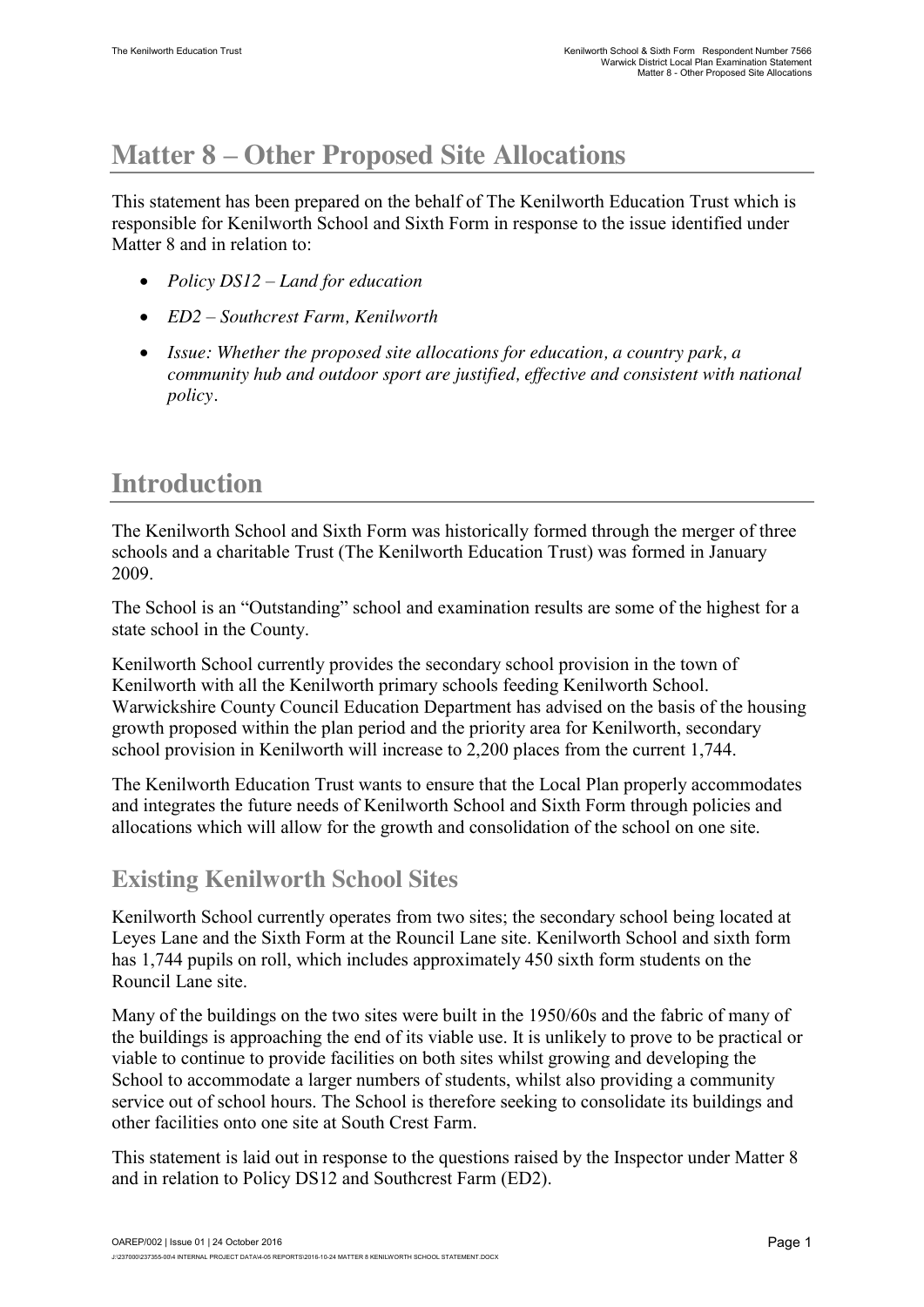# **Question 1**

*What is the justification for the proposed allocation? What options were considered and why was this site chosen?*

An options appraisal was undertaken on behalf of the Kenilworth School and Sixth Form, to enable the School's Governing Body to make informed decisions about the future location and nature of the School's buildings set in the context of the Local Plan.

The scope of the options appraisal was to independently review and evaluate the current land and buildings that comprise the two sites owned by The Kenilworth Education Trust. The appraisal considered options for a 2,200 capacity school in terms of buildings and surrounding land within or neighbouring Kenilworth.

Based on a requirement for a school with capacity for 2,200 places, the EFA guidance benchmark BB103 was applied to develop spatial requirements for the school footprint and sports facilities provision. The analysis concluded that a site of approximately 32 acres of land was required to cater for 2,200 school places.

Alongside the overall footprint of land required, the selection criteria adopted in the identification of potential sites included:

- Within reasonable walking distance of Kenilworth town centre
- $\bullet$  Proximity to the proposed new residential development area
- Established infrastructure
- Public transport links
- School sports and outdoor provision

A limited number of potential sites were found which met the spatial requirement for developing a school for 2,200 students, which shown in figure 1 below.



Figure 1 – Potential sites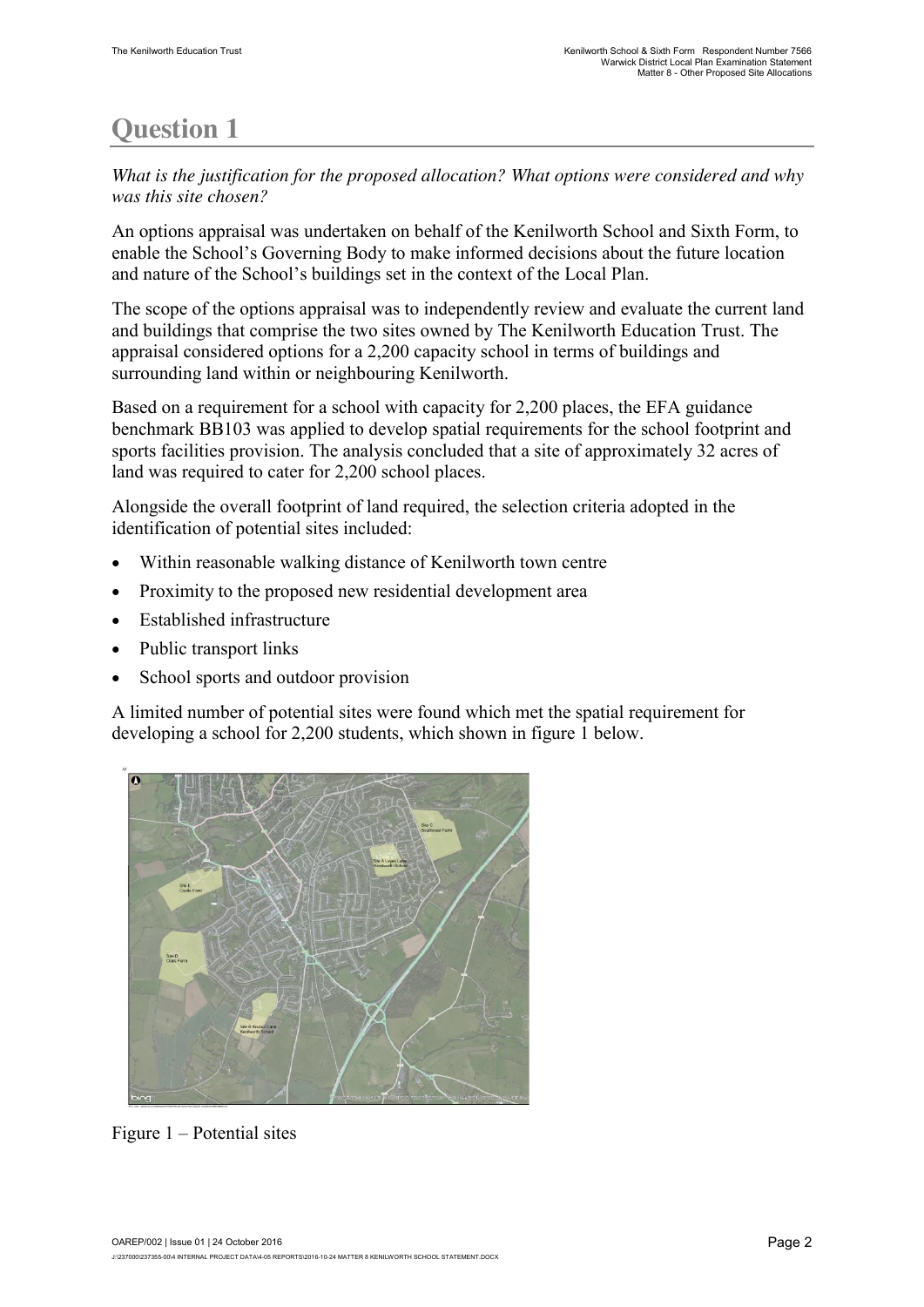Potential sites along the southern boundary of Kenilworth were eliminated due to the noise impact of the A46 prohibiting development of a school. Following the identification of these potential sites, each site was visited and observations such as access points, roads, overhead lines, boundary conditions, site topography, etc to establish the potential for development of these sites.

The potential sites were assessed against a number of key historic and existing constraints which impacted on their viability. In most cases, due to planning and statutory requirements, the development of circa 35 acre school site was not considered to be possible where these physical and environmental constraints exist. These key constraints were:

- x A large part of Kenilworth is located within the former medieval 'Kings Woods' which formed part of the woodland associated with Kenilworth Castle immediately to the north west of the town
- x 8 No. designated heritage assets are located within the north west and south east periphery of Kenilworth
- The proposed High Speed Rail line (HS2) is planned approximately 1km from the eastern edge of Kenilworth
- The noise impact from the A46 road which runs along the southern edge of Kenilworth
- Designated conservation area, parks and open spaces to the west and south east
- High flood risk zones that exist in the north-west and south-east sections of Kenilworth

In addition to identifying these constraints, potential sites to the west of Kenilworth were advised to be less favourably by the Highways Authority due to constrained infrastructure and archaeological sensitivity.

An appraisal of the potential sites favoured Southcrest Farm as the site which best aligned with the School's criteria for site selection due to:

- Good proximity to the centre of Kenilworth
- Good proximity to the proposed new housing development
- Close to public transport links
- Existing road infrastructure
- $\bullet$  Site offers flexibility in developing a purpose built facility
- External sports facility provision is viable
- Community sports provision is viable
- Sustainable and efficient solutions are viable
- $\bullet$  Minimal disruption to the school
- Minimal disruption to neighbours and community
- Future expansion and flexibility
- Single site provision possible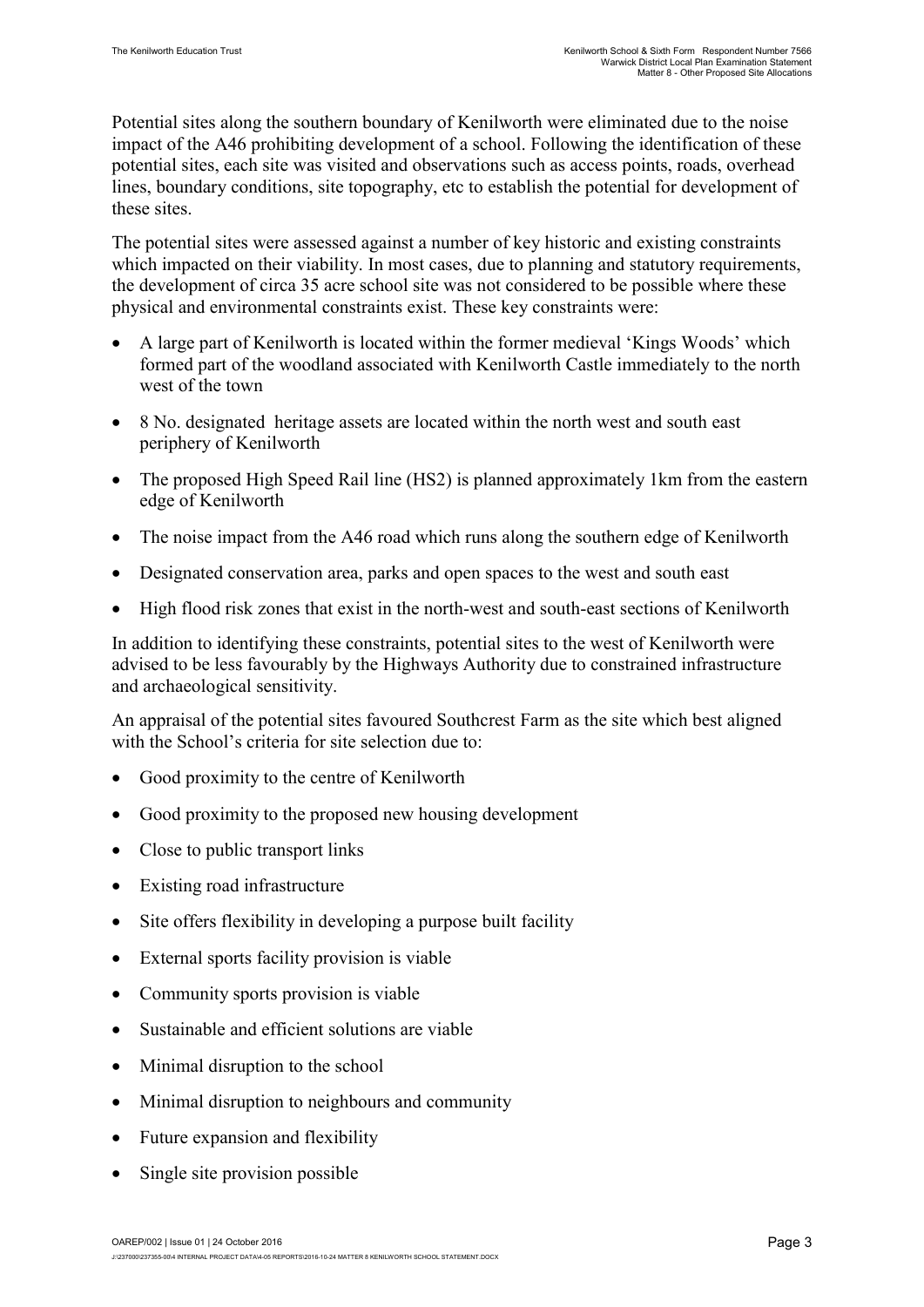

Figure 2 – Proposed school layout at Southcrest Farm

#### **Question 2**

*What are the potential adverse impacts of developing the site? How could they be mitigated?*

The site is currently within green belt and the design and development of a new school would be sensitive to its location and topography. The site has a steady gradient from north to south and the proposed scheme is positioned to follow the site profile by creating a series of terraces for the sports pitches provision. The main school footprint is proposed to be concentrated at the top end of the site and built into the site topography.

Pedestrian access will link current walking routes from the town centre and bus stop locations. The proposed layout incorporates the existing pond as a natural feature, car and coach parking and drop off provision are incorporated within the site footprint, along with cycle racks and accesses.

#### **Question 3**

*What are the infrastructure requirements/costs and are there physical or other constraints to development? How would these be addressed?*

Southcrest Farm is located on an existing road with good links to the town centre and a short distance from the current School site at Leyes Lane. Amenities and public transport are already established in nearby Leyes Lane and Glasshouse Lane is located to the perimeter of Kenilworth.

Alongside the architect, transport planners and designers have developed the site wide masterplan incorporating existing features such as the pond into the landscape, car parking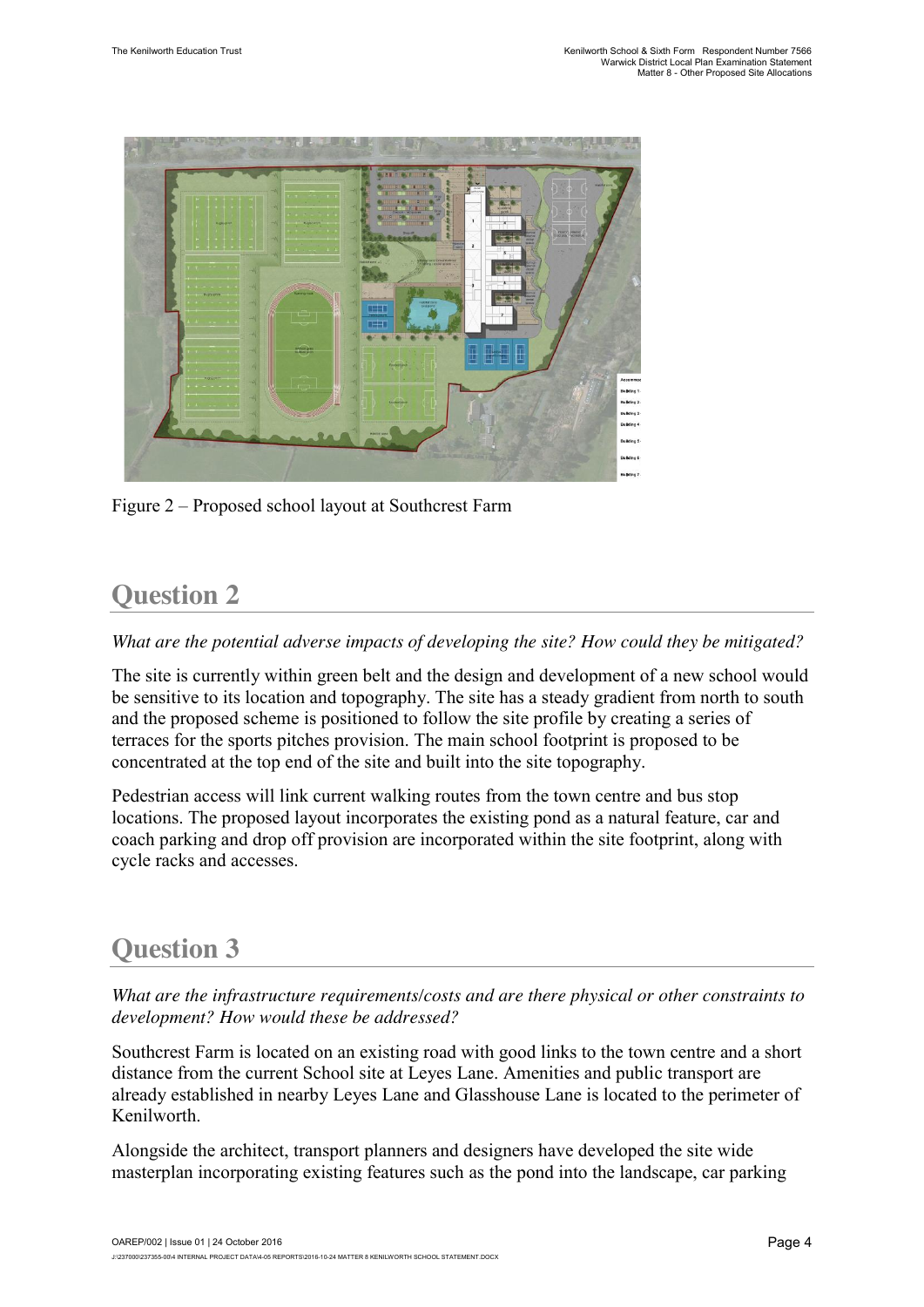and playground areas. The existing road network is well established and the road access to the site is currently a 50 mph road, which will require speed reduction measures and improvements.

Early engagement with utilities providers and statutory bodies such as Highways Authority has informed the proposed development. Utilities are located in the vicinity of the site, however new power, gas, water and drainage infrastructure will be required to service the site.

The costs for development of a new 2,200 pupil school have been developed based on EFA guidelines and published cost data for schools in England. The project infrastructure costs have been developed based on the Royal Institute of Chartered Surveyors guidelines. Initial desk studies and engineering input have informed a financial model for this preferred option which is based on installation of all utilities and new accesses into the site. A combination of terracing and retaining walls will be utilised to create plateaus across the site for the provision of playing fields, running track, etc to address the gradient across the site.

The site is positioned away from existing urban density and the current school, consequently the site has the potential to be developed with minimal disruption to the school and town.

#### **Question 4**

*How does the proposed allocation relate to proposed housing sites in terms of phasing, funding etc.?*

In line with paragraph 177 of the NPPF that reads "It is equally important to ensure that there is a reasonable prospect that planning infrastructure is deliverable in a timely fashion". The new school is proposed to be built by 2020 which would be in line with demand for additional places as new housing is built.

The new school is proposed to be built as a series of connected buildings, with the Sixth Form building completed first to release the Rouncil Lane site (allocated site H012 in the local plan) for housing. Followed by completion of the main school site and external works, at which point the Leyes Lane site (allocated site H09 in the local plan) is released for housing.

In addition to land receipts from the disposal of the current school sites, education contribution for additional places in the form of S106/CIL from developments across Kenilworth will form part of the funding for the development of the 2,200 capacity school.

#### **Question 5**

*Is the proposal realistically viable and deliverable? How will it be funded?*

National Policy as set out within the NPPF, in particular paragraph 173 states "pursuing sustainable development requires careful attention to viability and costs in plan making and decision making. Plans should be deliverable".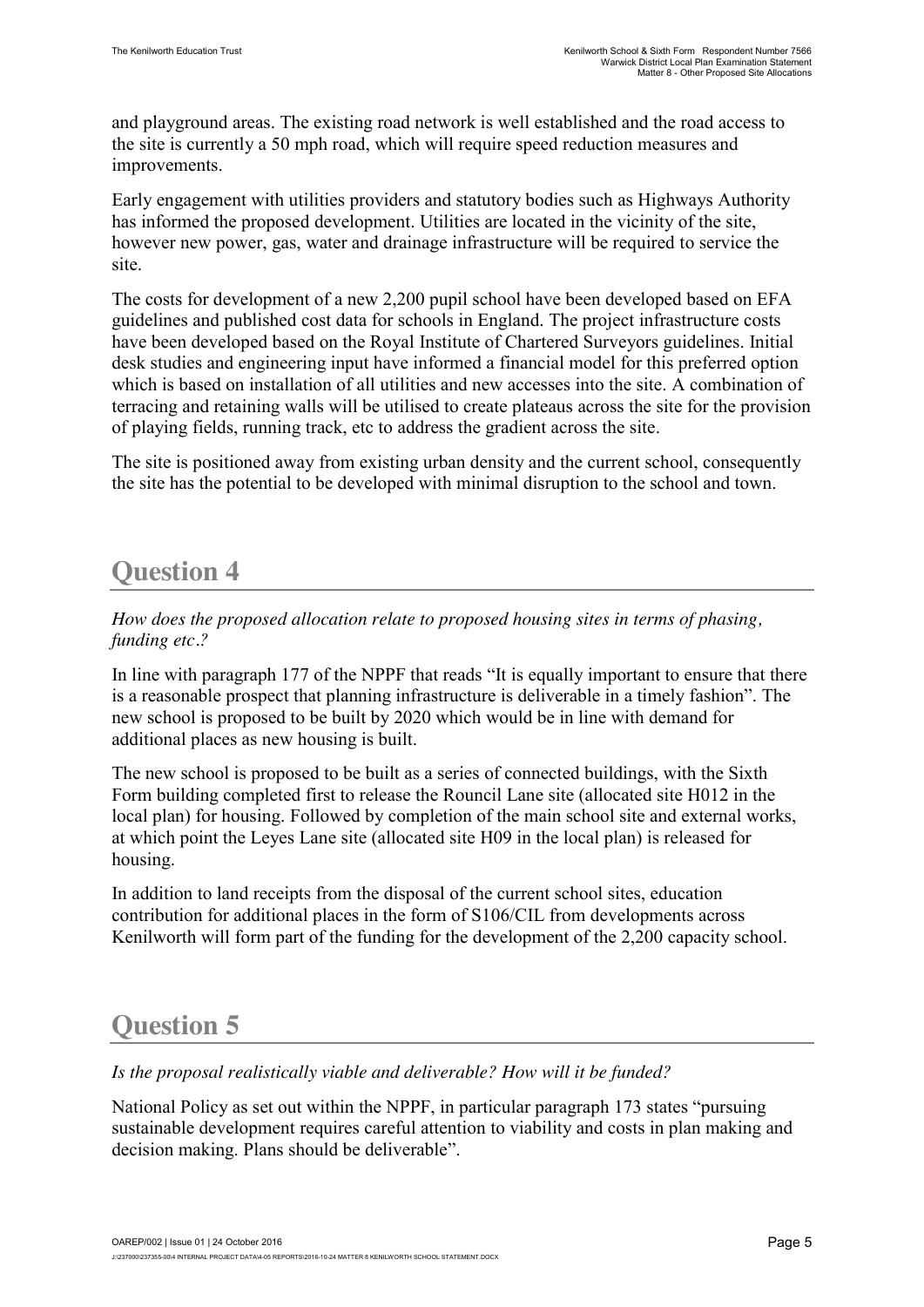Kenilworth School, along with schools across the country, is seeing decreased funding from Government and increased pressure to provide value for money whilst retaining the current outstanding results.

The allocated site at Southcrest Farm (ED2) for educational use has been demonstrated to be the most appropriate site when considered against reasonable alternatives. Working closely with the School, several options have been developed by designers and assessed for viability and deliverability. Schedules of accommodation have been developed for the school footprint through intensive engagement with School staff and advisors to create a school footprint in line with EFA guidelines.

The funding for the new school is a combination of sources, including: S106/CIL developer contribution for the additional places; land receipt from the disposal of Rouncil Lane and Leyes Lane sites (housing allocation sites H09 and H012); and EFA. And based on the following:

- Condition assessments of the existing Sixth Form School buildings have concluded that the Sixth Form is likely to require replacement within the next decade, consequently, capital funding from the EFA will be sought to support the replacement of these buildings
- Independent advisors have undertaken land valuations based on housing densities in line with regional policy
- Initial market approaches for a development partner for the School

Viability of the scheme has been assessed on the basis of cost estimates for the construction of a new 2,200 pupil school with associated buildings, car parking, play areas, access, site utilities, etc.

The costs associated with the development of a new 2,200 pupil school have been initially estimated as £35 to £42m, consequently the School envisage the scheme being taken forward with a development partner. Initial market testing resulted in a strong response from potential partners, especially amongst the well-established construction firms in the region with a track records in delivering self-financed education facilities. The School propose to develop this approach and appoint a successful partner to deliver the new facilities at Southcrest Farm and to dispose of the existing school sites for redevelopment.

The programme for the scheme has been developed in line with the appointment of a development partner. In addition, Warwick District Council, Warwickshire County Council and Kenilworth School and Sixth Form are jointly developing a cashflow model to support the development on Southcrest Farm, to offset anticipated phased S106/CIL contributions.

Finally, the School is currently undertaking a consultation for Academy status which has the potential to offer funding arrangements which utilise existing School estate assets.

#### **Question 6**

#### *What is the expected timescale for development?*

The expected timescale is to submit a planning application in late 2017 with construction works completed for the summer of 2020, with a start of school date of September 2020.